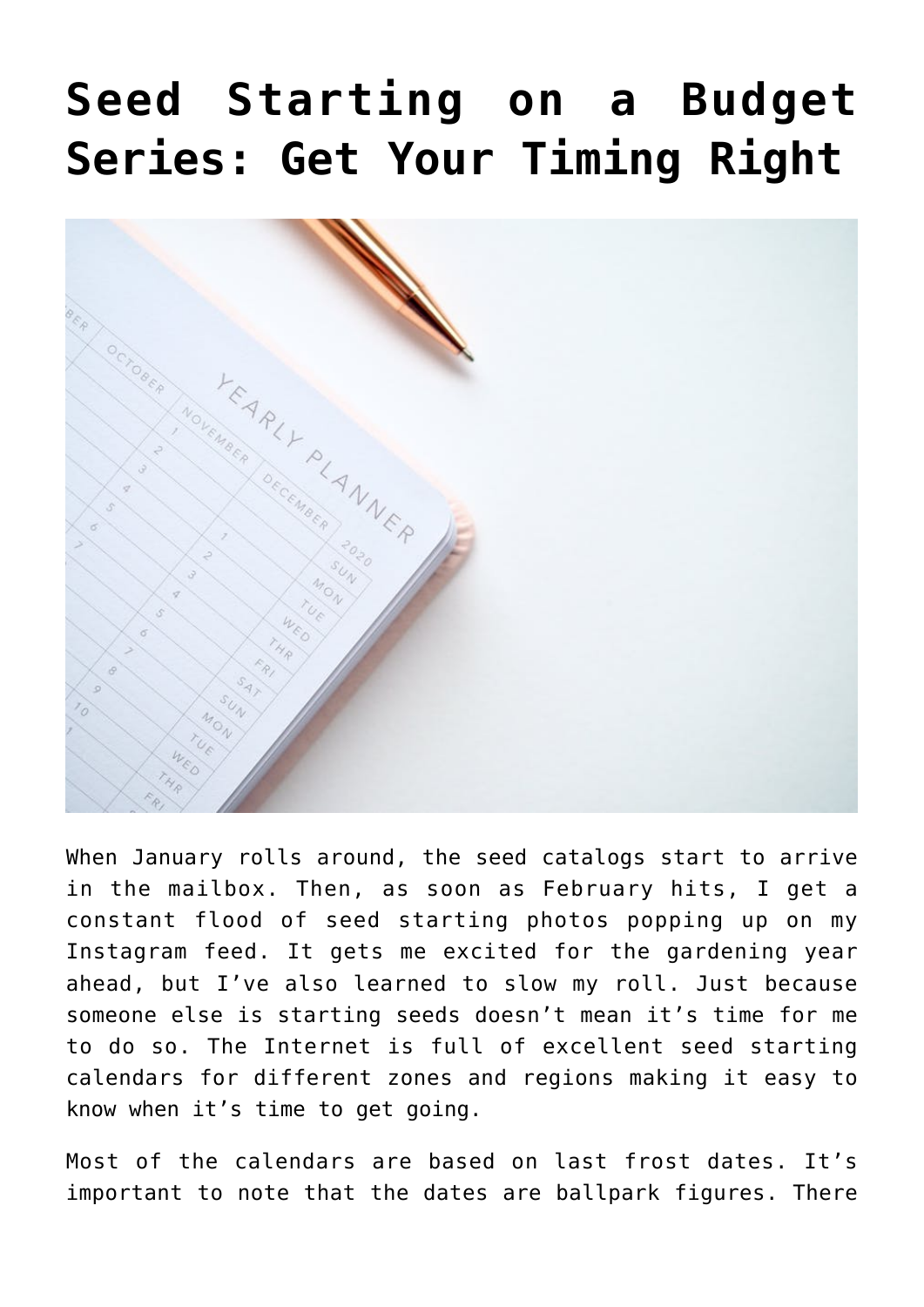have been years when I've followed a chart I found online and ended up having to transplant my tomatoes, peppers, and eggplants into larger pots because it was still way too cold to set them out into the garden, but they were beginning to show signs of stress from the small-sized starting containers. Timing is everything, but it takes a bit of practice to get into a groove.

## **Tricks of the Trade**

Here are a few tips to help you get the timing right.

**Use a notebook**. The best way to figure out optimal timing is to take copious notes during the seed starting and transplanting process. Next year, you'll have data to help you make decisions. Last year, for example, I started my tomatoes too early, without my notes, I'd probably forget what I did, and I'd risk starting my seeds too soon all over again.

**Follow other gardeners**. Follow them on Instagram or read blogs to get a sense of what other gardeners do in terms of timing. Be sure to follow folks who garden in the same zone as you, but always remember that there are fluctuations and minor differences in temperature even in the same zone depending on where a person lives, where their garden is situated, etc.

**Read seed packets**. Don't ignore the information on all those [seed packets](https://www.frugalgardening.com/dont-throw-out-those-seed-catalogs.html). Sometimes you'll find useful info that will help you get your timing right.

## **Mistakes to Avoid**

I've made a lot of errors during the seed starting process, but thankfully they've helped me learn and adjust.

**Being too eager**. Don't start seeds too early. You'll be left with plants that outgrow their pots, and you'll be tempted to transplant them way too early.